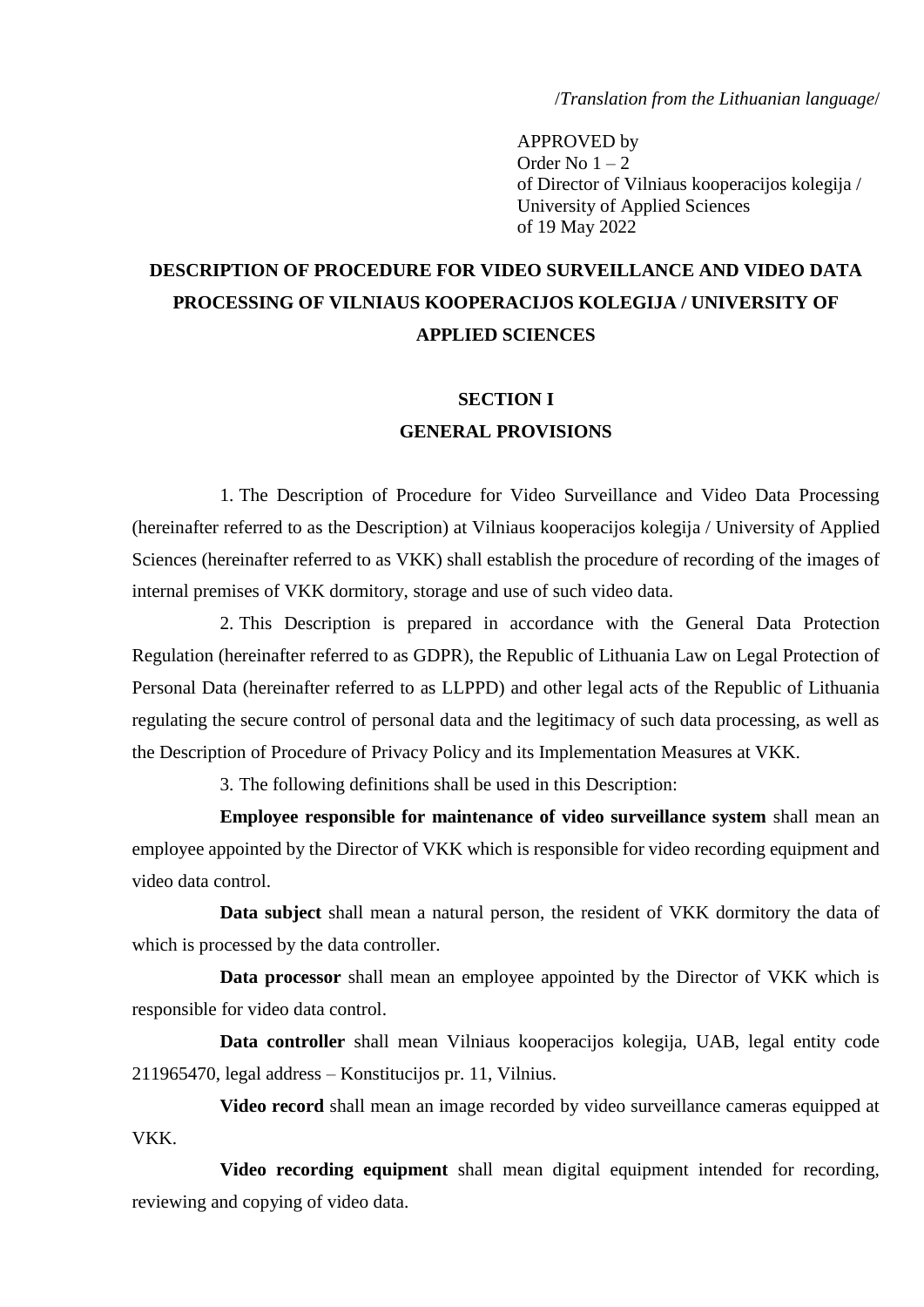**Video surveillance** shall mean processing of video data related to a natural person (hereinafter referred to as the video data) using video surveillance tools (video cameras) despite the fact if such data are saved on the medium.

**Video surveillance system** shall mean video data recording equipment and video surveillance cameras.

#### **SECTION II**

#### **OBJECTIVE AND SCOPE OF VIDEO SURVEILLANCE**

4. The objective of video surveillance is to ensure the public order, the safety of VKK property, the rights and freedoms of VKK employees, clients, guests and other persons.

5. The video surveillance shall be performed in the premises of common use at the VKK dormitory located at Lvovo g. 38a, Vilnius.

| Floor | Location                       | Number of cameras |
|-------|--------------------------------|-------------------|
|       | Entry to the premises (inside) |                   |
| Н     | Hallway                        |                   |
| Ш     | Hallway                        |                   |
|       | Kitchen                        |                   |
| IV    | Hallway                        |                   |
|       | Kitchen                        |                   |
|       | Hallway                        |                   |
|       | Kitchen                        |                   |

6. The video data shall be recorded with the following video surveillance cameras:

7. The video surveillance shall be performed continuously.

8. The video surveillance shall be performed only in such part of premises and the video data shall be collected only in such amount as it is necessary for achievement of the objective of video surveillance.

9. The video surveillance hall be prohibited in such premises wherein the data subject reasonably expects absolute privacy and wherein such surveillance may degrade human dignity.

10. In order to inform data subjects about performance of video surveillance, the notices informing about video surveillance shall be posted in a prominent place.

11. When performing video surveillance in workplaces where employees work, they are informed about the processing of video data by signing.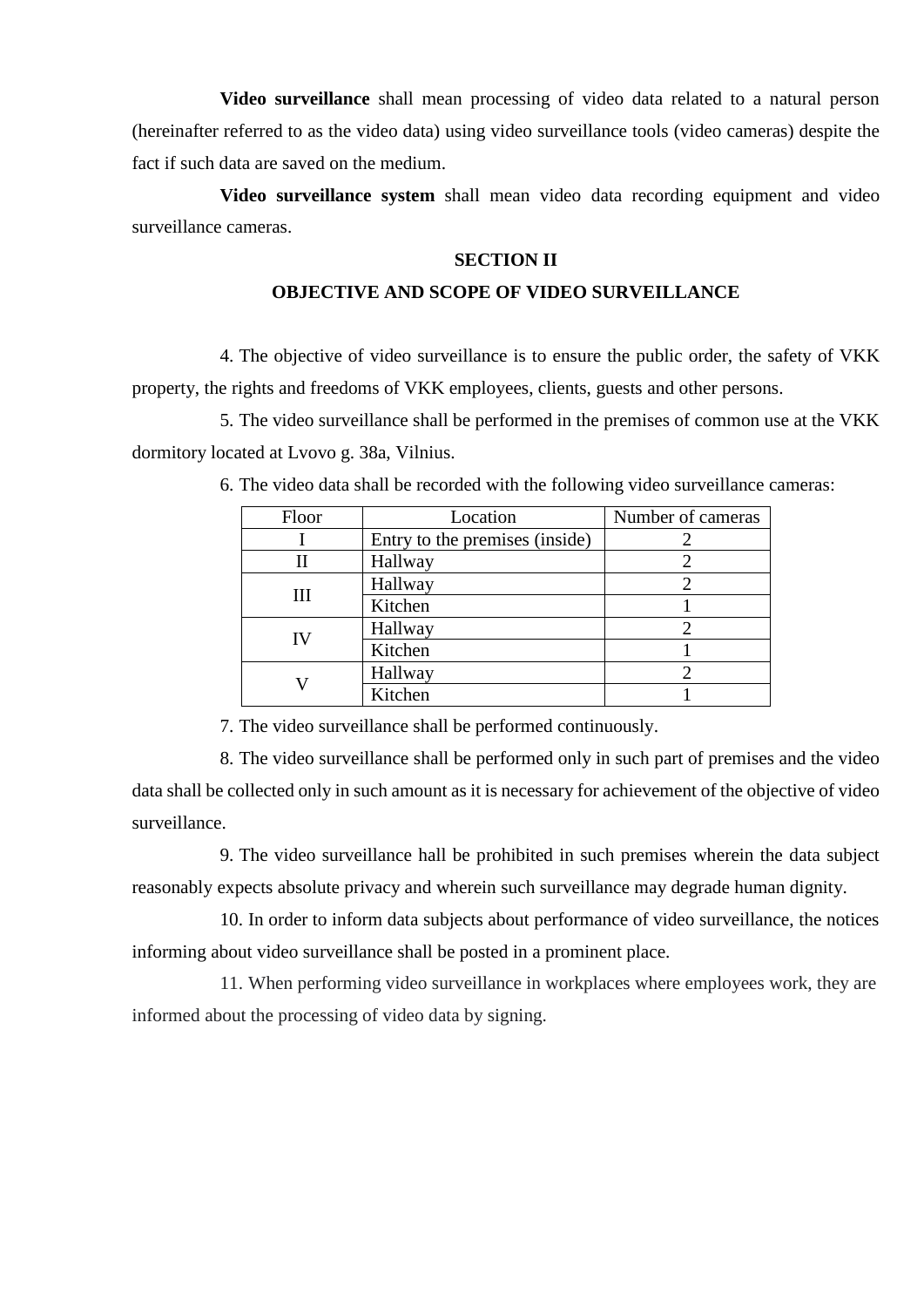#### **SECTION III**

## **PROCEDURE FOR MAINTENANCE OF VIDEO RECORDING EQUIPMENT AND VIDEO RECORDS**

12. The video records shall be processed following the main principles of video data processing and the requirements of confidentiality and safety.

13. All video data shall be controlled only by the employee appointed by the Director of VKK which is responsible for maintenance of video surveillance system and video data control (hereinafter referred to as the employee responsible for maintenance of video surveillance system), except for the cases when the technical breakdown occurs in the system or there is performed preventative maintenance.

14. Technologies of facial recognition and/or analysis shall not be used with the video surveillance systems.

15. The video data shall be stored in video data recording equipment no longer than 7 days.

16. After expiry of the term of storage of video data, the video data shall be recorded automatically on top, thus deleting the oldest data.

17. Backup copies of video data shall not be made unless there is a reasonable necessity to store the record of video data for longer period than the term set in Clause 14 of this Description for potential use of recorded data as the proof or information source in pre-trial investigation, civil, administrative or criminal case, other legal proceedings in order to defend VKK, the legitimate rights and freedoms of data subjects or third persons.

18. The Director of VKK, the employee responsible for maintenance of video surveillance system and data processors shall have access to the premises where the video surveillance control system is stored.

19. Under necessity the settings of video recording equipment may be modified.

### **SECTION IV PROVISION OF VIDEO DATA AND DATA RECIPIENTS**

20. The video data may be provided without the consent of persons whose image was recorded only to law enforcement or other state institutions, the provision of such data to which is mandatory according to the requirements of legal acts.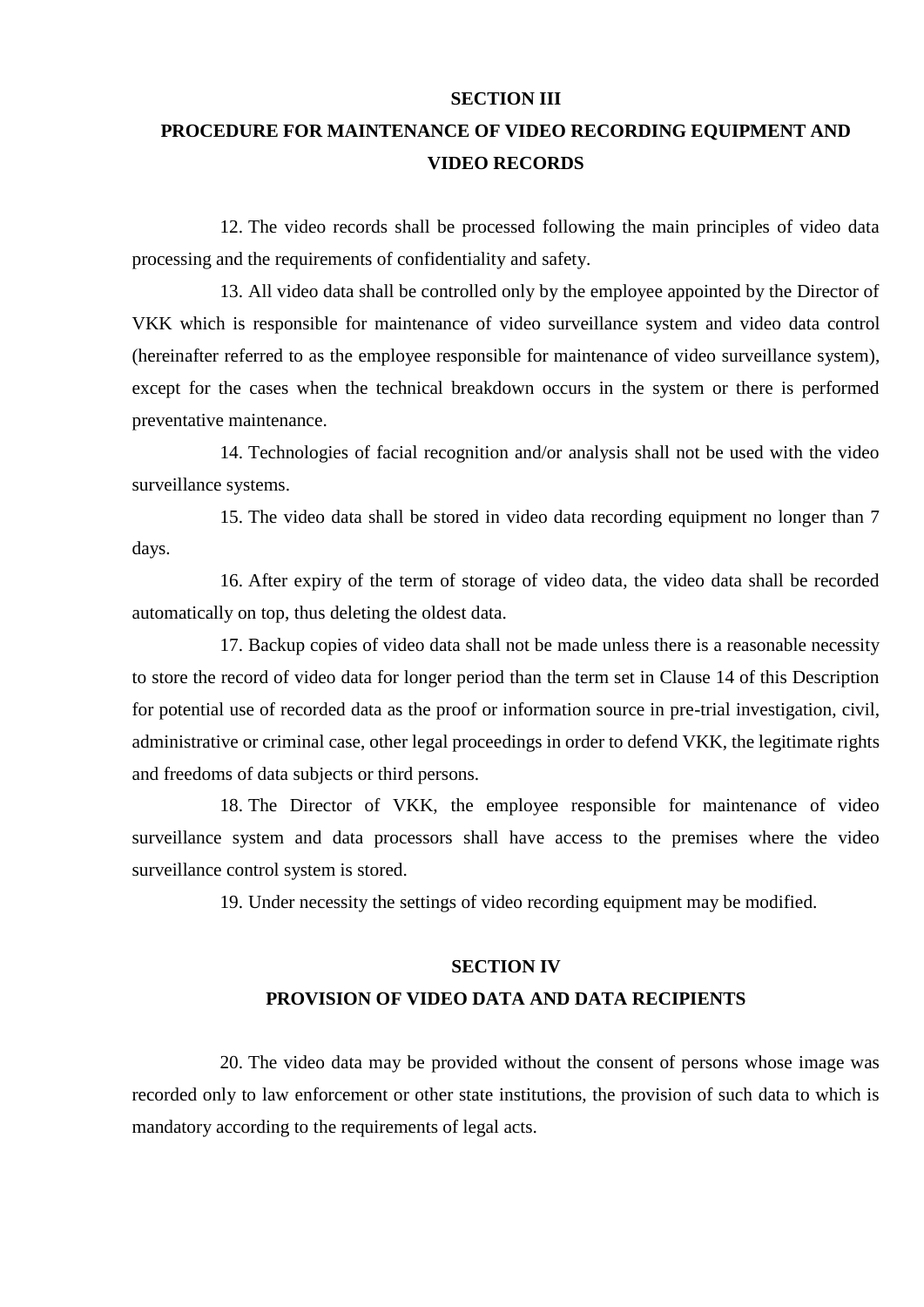21. The video data may be provided to the data subject which has the legal ground for receipt of video data. The request submitted must contain the objective of use of video data (the legal ground) and the scope of requested video data.

22. By decision of data controller, the video data may be provided, without the consent of persons whose image was recorded, to pre-trial investigation institution, the prosecutor or the court as the proof in administrative, civil and criminal cases being in their discretion or in other cases established by law.

#### **SECTION V**

#### **LIABILITY OF EMPLOYEE RESPONSIBLE FOR MAINTENANCE OF VIDEO SURVEILLANCE SYSTEM (DATA PROCESSOR)**

23. The employee responsible for maintenance of video surveillance system shall be responsible for clearly and properly displayed information about video surveillance.

24. The employee responsible for maintenance of video surveillance system must:

24.1. follow the main principles of video data processing and the requirements of confidentiality and safety set in the Republic of Lithuania Law on Legal Protection of Personal Data, these provisions and other legal acts;

24.2. ensure that the area observed does not involve other spaces than it is defined in Clause 6 of this Description;

24.3. ensure that the video surveillance system is in good working order and that technical failures of this system are eliminated expeditiously, using all available technical resources;

24.4. ensure that unauthorized persons have no access to the video data processed;

24.5. take measures in order to prevent incidental or illegal destruction modification, disclosure and any illegal processing of video data ant to protect the data which is stored in video data recording equipment;

24.6. not disclose, transfer to or allow the persons who are not entitled for this in any ways to familiarize themselves with the video data;

24.7. immediately notify the Director of VKK about any suspicious situation which may endanger the safety of video data processed.

25. The employee responsible for maintenance of video surveillance system shall be introduced with the legal acts regulating the legal protection of personal data upon signed acknowledgement and shall obligate to comply with them.

26. After expiry of employment relations, the employee deprives of the right to process personal data.